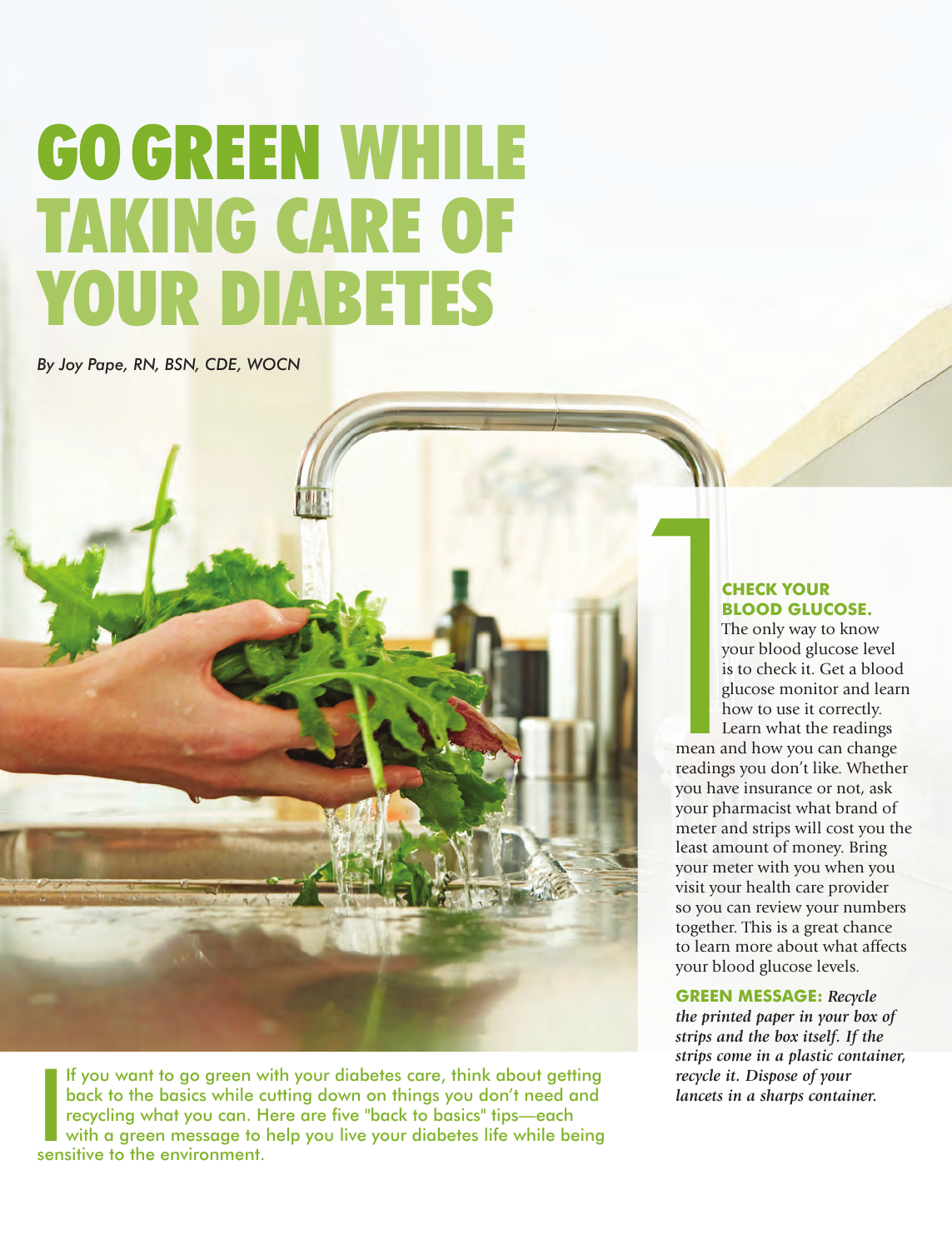#### **LEARN ABOUT FOOD.**

Various carbohydrate-based foods and drinks affect your blood glucose. Get a carb-counting book online at nal.usda.gov or use a meter that has a carb-counting feature. Once you know how, choose foods, portion sizes and carb-free drinks that don't cause your blood glucose to get too high. LEA<br>
Vario<br>
Using a r<br>
Vario<br>
Or use a r<br>
or use a r<br>
th<br>
th<br>
C<br>
Fill it with water (

**GREEN MESSAGE:** *Purchase a stainless steel bottle. Fill it with water (a healthy carb-free drink), clean it and reuse it rather than using many plastic bottles of water. Bag your own snacks and reuse or recycle the bag.*

### **TAKE YOUR MEDICINE.**

Take your medicine as prescribed. Learn the names, dosages and times of day to take your medications. Learn how they work and what they do for you. You are likely to be taking medicine for your blood glucose, blood pressure, cholesterol and kidneys.

Ask if your medicine can cause low blood glucose as a side effect. If it can, learn how to prevent and treat low blood glucose. Don't let the cost of your medicine stop you from taking it. If you can't afford the medicine, ask your health care provider about getting it for a reduced price. II<br>it.<br>ne, ask your health

#### **GREEN MESSAGE:** *When you finish*

*your medicine bottles, scribble out your name with a marker so no one can read it and recycle the containers rather than throwing them away.*

#### **KEEP UP TO DATE ABOUT DIABETES CARE.**

Help manage your condition by reading about diabetes and doing research online. You can also meet with a certified diabetes educator or attend a diabetes education course. To find a diabetes educator or diabetes education program, ask your health care provider to refer you to one in your community.

**GREEN MESSAGE:** *Once you have finished reading this diabetes magazine or other written material, give it to someone else who has diabetes, or recycle it instead of throwing it away.*  KEE<br>Help<br>or d<br>or d<br>prov<br>**GREEN MESSAGE:**<br>magazine or other wri